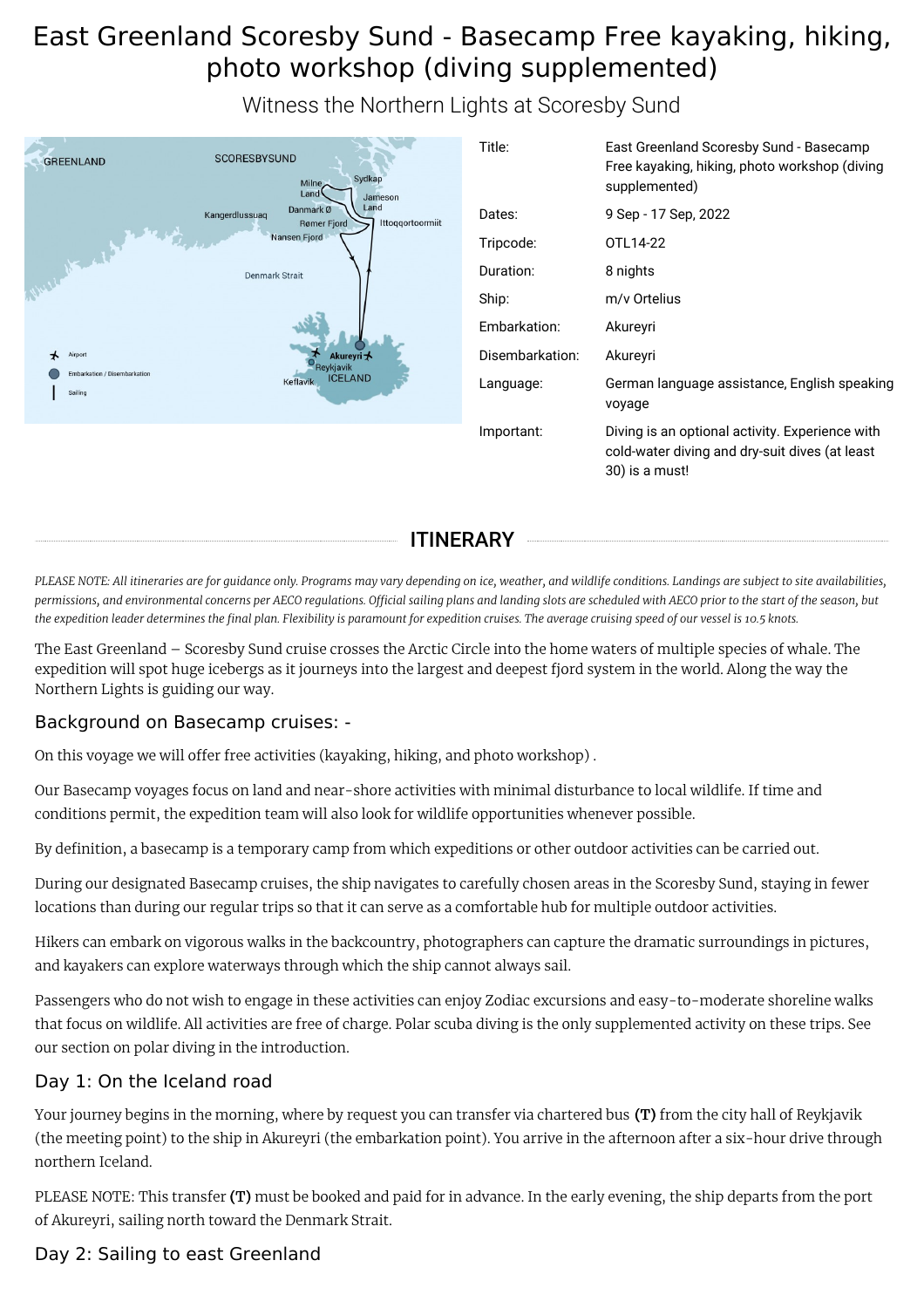While sailing north you're likely to see fulmars, kittiwakes, gannets, and common guillemots. You then cross the Arctic Circle, possibly spotting whales. By evening, the first icebergs flash into sight with your approach to the east Greenland coast, near Brewster.

## Day 3: Inuit neighborhood of yesteryear

Today you reach Scoresbysund, sailing along the glaciated Volquart Boons Kyst. You may also enjoy a Zodiac cruise past one of the glacier fronts, along with a visit to the basalt columns and ice formations of Vikingebugt. The afternoon goal is to visit Danmark Island, where you find the remains of an Inuit settlement abandoned around 200 years ago. The circular stone tent rings indicate the summer houses, while the winter houses can be seen closer to a small cape. The sites are well preserved, with easy identifiable entrances, bear-proof meat caches, and grave sites. In the evening you continue sailing the bergcrowded fjords to the west.

## Day 4: Colors of the cape

The goal is a Zodiac cruise near Røde Ø, one of the world's most cherished iceberg attractions: The austere blue-white of the icebergs sets sharp against the brooding red backdrop of the sediment slopes. The afternoon plan is to sail through the northern parts of Røde Fjord, with the chance to see musk oxen and warm autumnal foliage.

## Day 5: Enormous bergs, Arctic hares

In the morning you encounter colossal icebergs, some over 100 meters (328 feet) high and more than a kilometer (.62 mile) long. Most of them are grounded, as the fjord is only about 400 meters deep (1,312 feet). You then land near Sydkap, with fine views of Hall Bredning and a good shot of seeing Arctic hares.

## Day 6: Settlement at Scoresbysund

Today you make a tundra landing on Liverpool Land, in Hurry Inlet. The afternoon stop is Ittoqqortoormiit, the largest settlement in Scoresbysund at about five hundred inhabitants. At the post office you can buy stamps for your postcards, or just stroll around to see the sled dogs and drying skins of seals and musk oxen. In the afternoon you sail south, passing the picturesque landscapes of the Blosseville Coast.

## Day 7: Remote shores

Turner Sound and Rømer Fjord grant you the opportunity to sail far inland, as they have no glacier front at the head and are not clogged with ice. In this location, you may get the opportunity to spot narwhals.

## Day 8: Sea life under the northern lights

A sea day grants you the opportunity to spot whales and seabirds – and at night, the magical northern lights.

## Day 9: Journey's end at Akureyri

Every adventure, no matter how grand, must eventually come to an end. You disembark in Akureyri, where on request you can transfer by chartered bus (T) (a six-hour drive that you must book in advance) to the Reykjavik city hall, taking home memories that will accompany you wherever your next adventure lies.

### Included in this voyage

- *• Voyage aboard the indicated vessel as indicated in the itinerary*
- *• All meals throughout the voyage aboard the ship including snacks, coffee and tea.*
- *• All shore excursions and activities throughout the voyage by Zodiac.*
- *• Program of lectures by noted naturalists and leadership by experienced expedition staff.*
- *• Free use of rubber boots and snowshoes.*
- *• All miscellaneous service taxes and port charges throughout the programme.*
- *• AECO fees and governmental taxes.*
- *• Comprehensive pre-departure material.*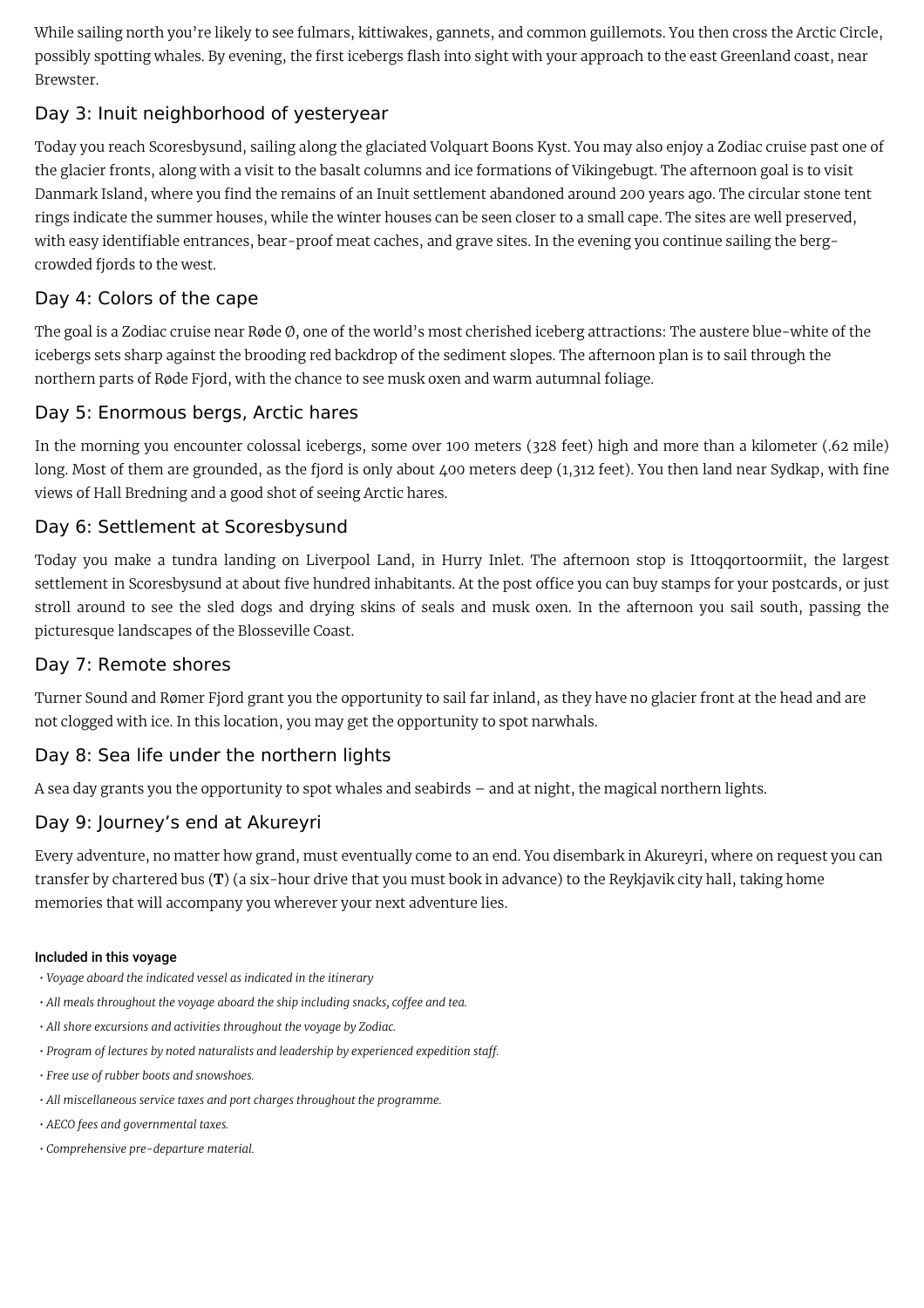#### Excluded from this voyage

*Any airfare, whether on scheduled or charter flights*

*Pre- and post- land arrangements.*

*Passport and visa expenses.*

*Government arrival and departure taxes.*

*Meals ashore.*

*Baggage, cancellation and personal insurance (which is strongly recommended).*

Excess baggage charges and all items of a personal nature such as laundry, bar, beverage charges and telecommunication charges. Transfer supplement for bus shuttle between Akureyri (ship) and Radhus Reykjavikur / city hall in Vonarstraeti and v.v. (6 hours) The customary gratuity at the end of the voyages for stewards and other service personnel aboard (guidelines will be provided).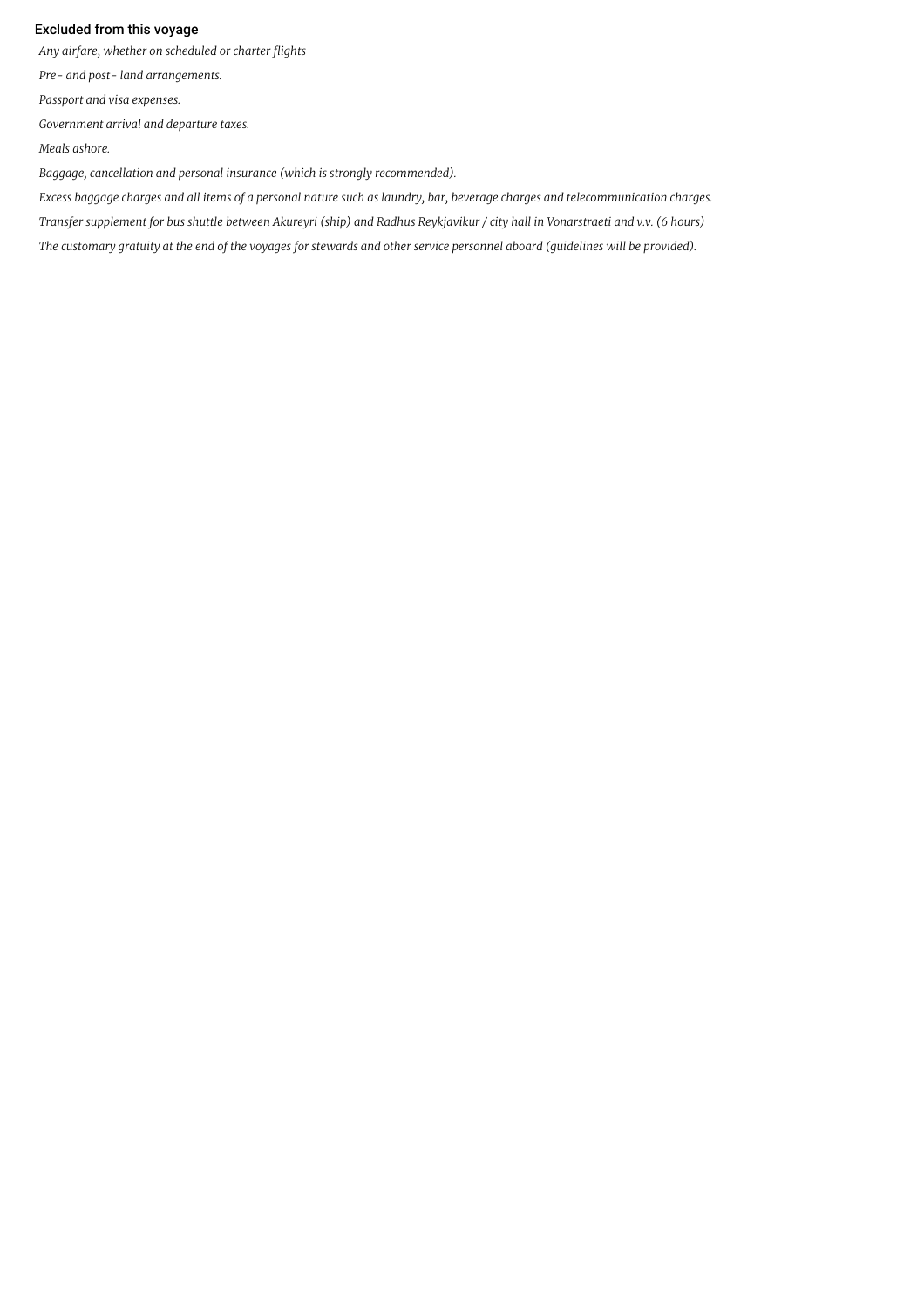# ACTIVITIES YOU CAN PARTICIPATE IN

## Diving 550 USD 23 places left



You must be advanced and experienced in dry suit and cold water diving. Diving is subject to local ice and weather conditions.

**Hiking** FREE



There will be easy, moderate and more demanding walks available in the vicinity of the landing sites. Rubber boots with a grip sole appropriate for hiking will be provided on our motor vessels but not on our smaller sailing vessel- for our sailing vessel you should bring your own sturdy ankle-high hiking boots and gaiters.

Kayaking FREE



Basic kayaking experience is of advantage, but it is not a requirement. Physical fitness is essential. Kayaking is subject to weather and prevailing ice conditions.

Photo Workshop FREE



Participants with a special interest in photography will bring their personal photo equipment. The workshop must be pre-booked prior to departure.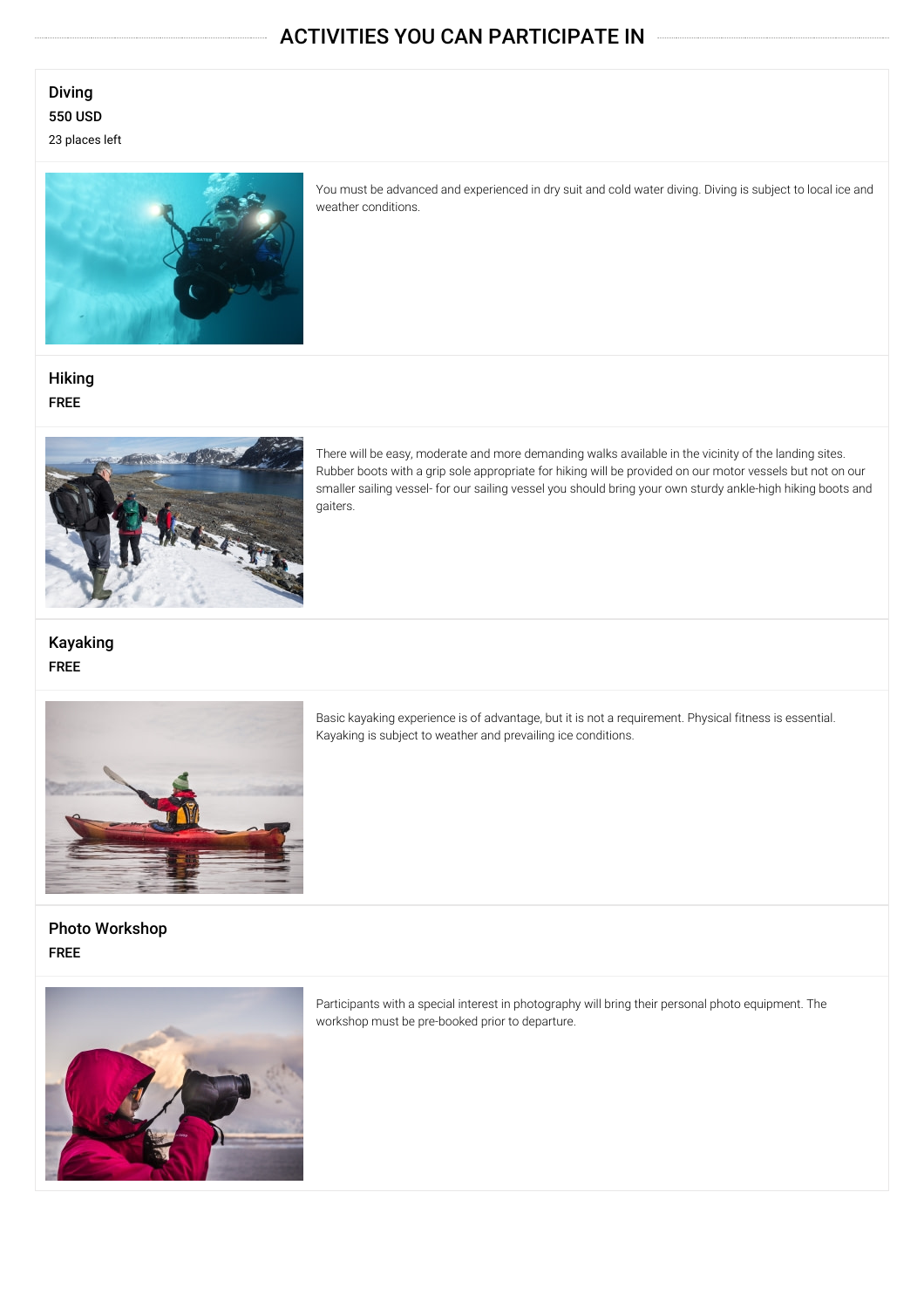## CABINS & PRICES

### Quadruple Porthole



2 portholes 2 upper / lower berths Private shower & toilet Desk & chair Flatscreen TV Telephone & WiFi (supplemented) Hair dryer Ample storage space

1 upper / lower berth + 1 single lower

Telephone & WiFi (supplemented)

2 portholes

Hair dryer

Private shower & toilet Desk & chair Flatscreen TV

Ample storage space

berth

1111 Complete cabin 18000 USD Price for the complete cabin, fully occupied.

1888 Sharing berth 4500 USD Share your cabin with others for the best price

Triple Porthole



# Twin Porthole



2 portholes 2 lower berths Private shower & toilet Desk & chair Flatscreen TV Telephone & WiFi (supplemented) Hair dryer Ample storage space

111 Complete cabin 18900 USD Price for the complete cabin, fully occupied.

288 Sharing berth 6300 USD Share your cabin with others for the best price

11 Complete cabin 12600 USD Price for the complete cabin, fully occupied.

### $\overline{\mathbf{r}}$

Single cabin 10710 USD Price for the complete cabin occupied by 1 person (1.7x the shared rate).

### 28

Sharing berth 6300 USD Share your cabin with others for the best price